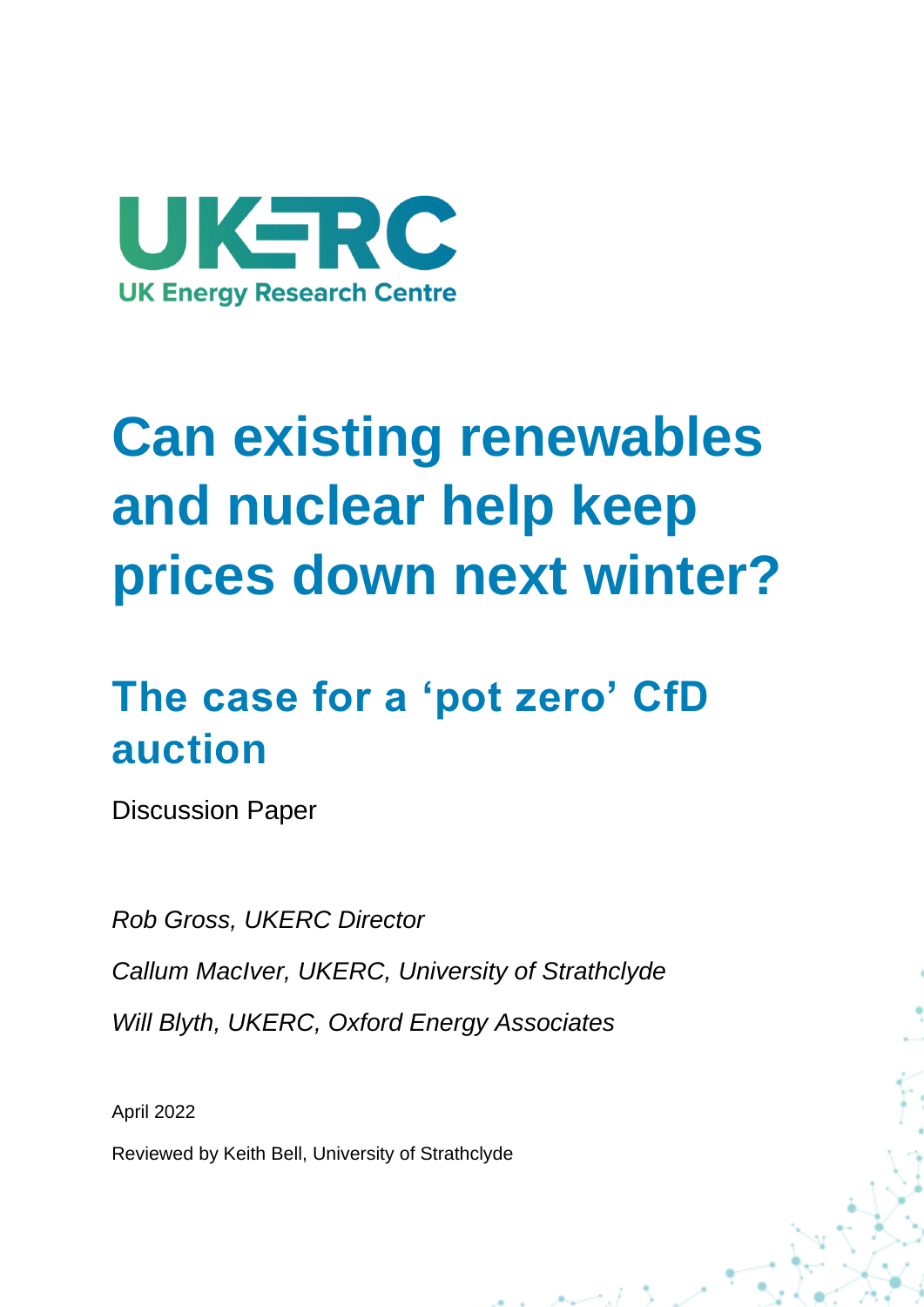### **Contents**

| 3. | Context – gas sets the wholesale price of power and changing |
|----|--------------------------------------------------------------|
| 4. |                                                              |
| 5. |                                                              |
| 6. | Why would nuclear and renewable energy operators want to     |
|    |                                                              |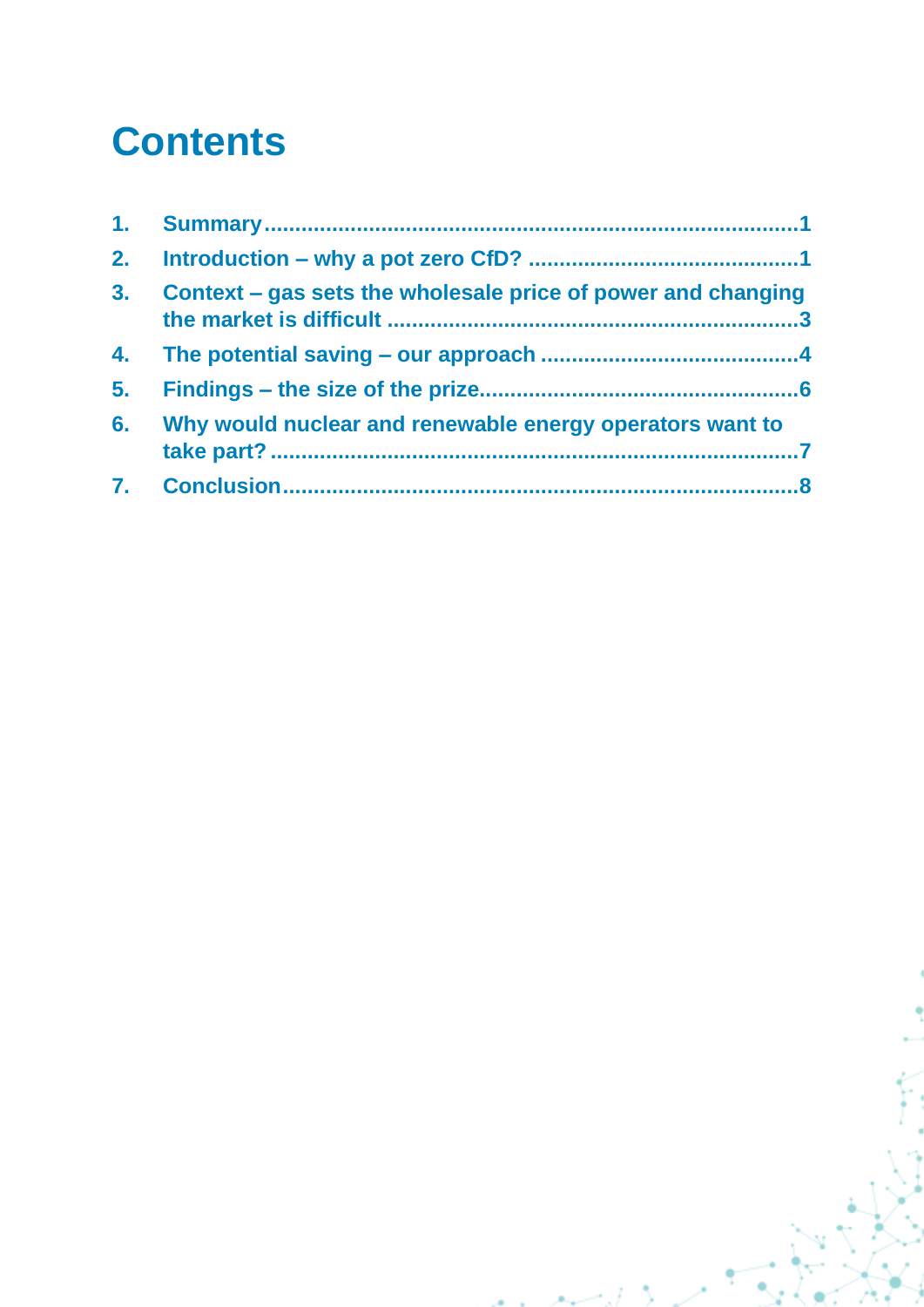#### <span id="page-2-0"></span>**1. Summary**

Wholesale electricity prices are currently dominated by the very high price of gas. The British Energy Strategy proposes a large expansion in wind, solar and nuclear power, all of which can generate electricity more cheaply than gas, at current prices. But this will take many years to come to fruition. Existing nuclear and renewable generation already provide well over half of electricity generated on the GB system. Could we harness their lower costs more quickly, to help consumers through the coming winter? Changing market rules would be controversial and take time, so is it possible to harness existing rules and institutions to do this?

New renewable and nuclear schemes enter auctions for fixed price contracts, called CfDs. This paper presents the possibility of running such an auction for existing wind, solar, biomass and nuclear generators. We call this a 'pot zero' CfD auction and using simple assumptions and analysis of wholesale market price capture for existing generators, provide an indication of how big the financial saving for consumers could be. We assume the scheme is voluntary and present a range of generator participation rates and CfD prices.

Savings start at around £5bn per year or about £70 per household if the CfD price is quite high and around 23% of renewables take part. If most existing renewables and nuclear take part in the scheme then the saving would be around £22bn per year. Household bills could be reduced by over £300 per year. Industrial and commercial electricity users would also benefit from lower prices.

The idea is unorthodox and could be controversial, but unlike any other market reform idea, would not require changes to existing market arrangements or policies. Unlike a windfall tax, 'pot zero' offers eligible generators an upside – secure revenues into the future. Thus, there could be long-term advantages for low-carbon, domestic generation, as well as significant benefits to consumers.

#### <span id="page-2-1"></span>**2. Introduction – why a pot zero CfD?**

The [British Energy Security Strategy](https://www.gov.uk/government/publications/british-energy-security-strategy/british-energy-security-strategy) launched on the 7<sup>th</sup> April 2022 placed great emphasis on the potential for wind, solar and nuclear power to reduce Britain's reliance on gas imports and help to protect consumers from high prices, as well as reduce CO<sup>2</sup> emissions. However, the strategy focuses mainly on expanding the pipeline of new projects, which will take time to plan and build. With gas prices through the roof, the renewable energy and nuclear power we already have should be cheaper than electricity from gas. Could we do more to harness their lower costs to help consumers through the coming winter?

Some renewable electricity schemes *are* helping keep bills down. Projects developed since 2017 get paid through a scheme called 'Contracts for Difference'

1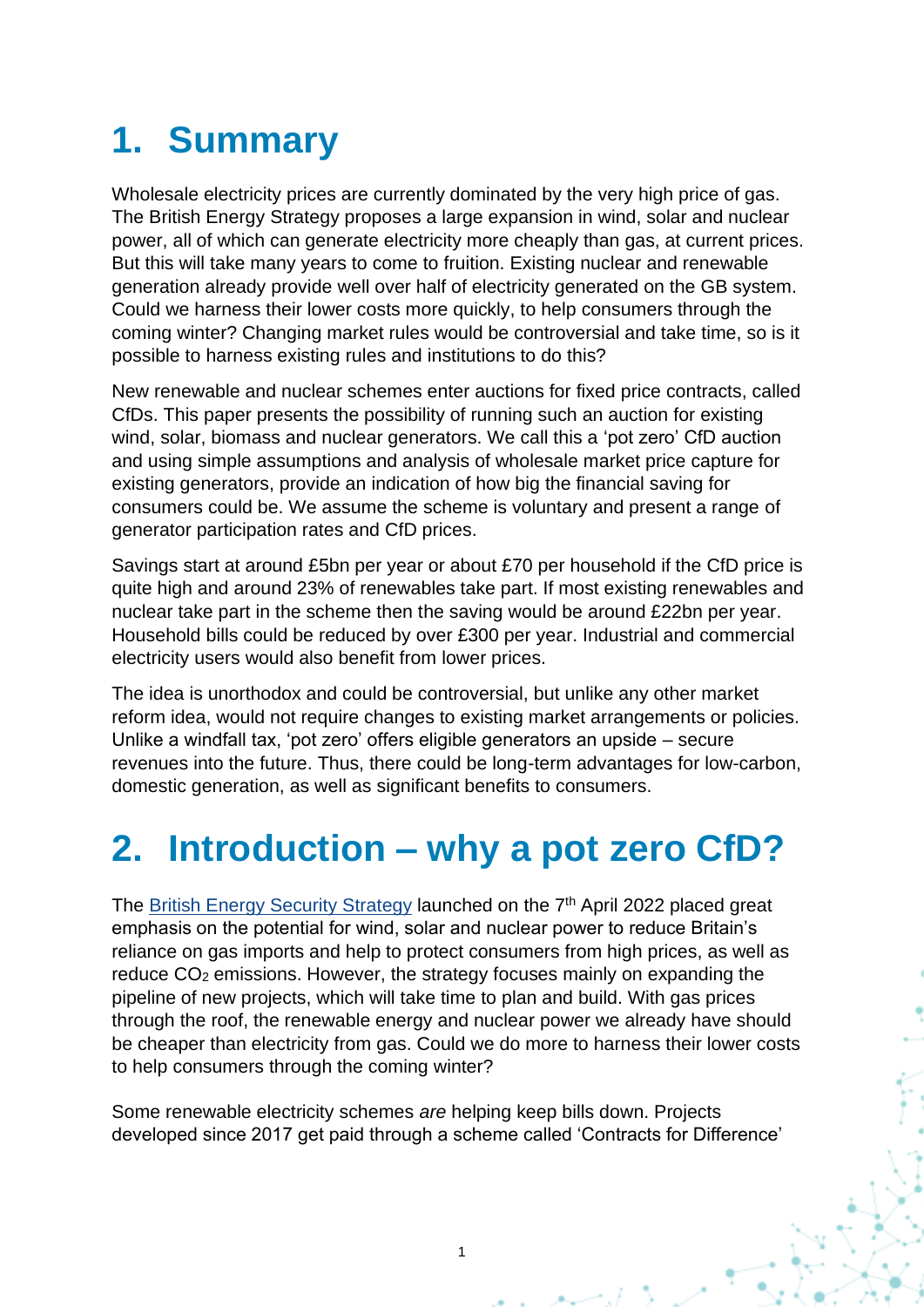(CfDs). <sup>1</sup> CfDs will also be paid to the new nuclear power station under development at Hinckley Point and forthcoming renewables schemes. Under the CfD arrangements generators get a subsidy if wholesale power prices are low, but pay back to consumers when prices are high.<sup>2</sup> The scheme was devised to reduce risks for investors but also helps stabilise bills, since the CfD pays a fixed strike price to generators that is independent of the prevailing wholesale market price of electricity. For operators with a CfD this largely breaks the link between gas prices and the price they are paid for their electricity.

<span id="page-3-0"></span>For now, only a small fraction (about 6 GW or around 15%) <sup>3</sup> of the total fleet of operational renewable energy projects have a CfD, so the saving on consumer prices is quite small. Most existing large scale<sup>4</sup> renewable energy projects are remunerated through a scheme called the Renewables Obligation (RO), that preceded the CfD arrangements.<sup>5</sup> This means they receive the value of their electricity on the wholesale market plus an additional subsidy, called a Renewables Obligation Certificate (ROC) payment. Nuclear generators generally get paid the prevailing market price.

Wholesale power prices are set by the 'marginal unit' i.e., the last and most expensive unit of generation required by the system to ensure demand is met $6$ . This price clears across the whole market so all generators (unless otherwise contracted) receive this price regardless of running costs. In general prices are lower when it is windy or sunny, or when demand is low. But when gas prices are extremely high any potential for renewable energy or nuclear power to reduce power prices tends to be overwhelmed by the very high price of gas.

This Discussion Paper puts forward a simple idea. What if more of our *existing* renewable or nuclear generation were to get paid via a CfD? CfD auctions are run each year for new renewables schemes. Why not run a CfD auction open to *existing*  wind, solar and biomass generators (who then opt out of the Renewables Obligation) and existing nuclear generators? They may then be able to contribute power at much lower cost and in return receive long-term stable revenues. We call this a 'pot zero' auction and using simple assumptions, provide an indication of how big the financial saving could be.

<sup>&</sup>lt;sup>1</sup> Contracts for Difference. Allocation Round 4 resource portal. [Access here.](https://www.cfdallocationround.uk/)

<sup>&</sup>lt;sup>2</sup> When wholesale 'reference' prices are above the CfD strike price generators make payments to the Low Carbon Contract Company, which in turn makes payments to Suppliers. We assume that these pass through to consumers in the form of lower prices.

<sup>3</sup> Low Carbon Contracts Company. Scheme dashboards. [Access here.](https://www.lowcarboncontracts.uk/dashboards)

<sup>4</sup> By 'large scale' we mean generators of more than 5 MW installed capacity. Most small-scale generators, such as rooftop solar, small scale wind schemes, some small hydro schemes, are remunerated through the Micro-Generation Feed in Tariff. This was open to new projects between 2010 and 2019 with a 20-year life. Access [here.](https://assets.publishing.service.gov.uk/government/uploads/system/uploads/attachment_data/file/1021505/calculating-level-renewables-obligation-2022-23.pdf)

<sup>&</sup>lt;sup>5</sup> BEIS 2021. The Renewables Obligation for 2022/23. [Access here.](https://assets.publishing.service.gov.uk/government/uploads/system/uploads/attachment_data/file/1021505/calculating-level-renewables-obligation-2022-23.pdf)

<sup>&</sup>lt;sup>6</sup> In the GB market generators and suppliers enter into bilateral contracts that may extend several years into the future under a range of terms and conditions, much of them commercially confidential. In the paper we principally refer to wholesale market prices close to real time, as revealed through day ahead prices in exchanges such as N2EX or Balancing Mechanism prices. Energy can be traded and re-traded numerous times before real time, so day ahead markets provide the most accessible data on prevailing electricity prices.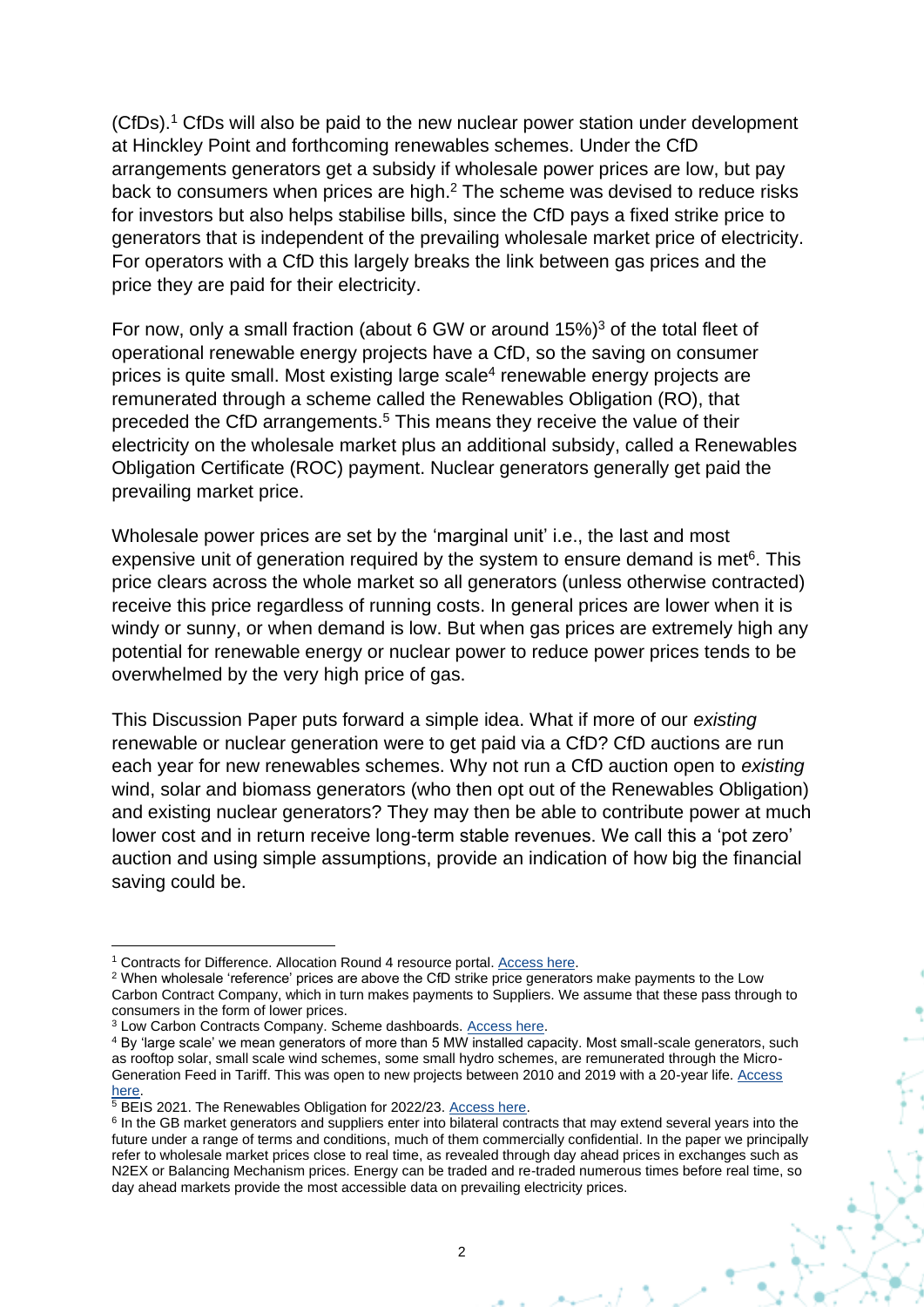#### <span id="page-4-0"></span>**3. Context – gas sets the wholesale price of power and changing the market is difficult**

<span id="page-4-2"></span>The start of April 2022 was windy. During the week beginning on 4<sup>th</sup> April 2022, wind energy consistently provided over 40% of our electricity.<sup>7</sup> Solar, nuclear, hydro, biomass and imports made up much of the rest so at times during that week gas was providing only 15% of our power, but the day-ahead market price was seldom less than  $£200/MWh.<sup>8</sup>$  Windy days usually tend to be low price days, but recently the price of gas has been so high that even when the share of gas on the grid is low, the price of gas still dominates power prices. Gas prices eased during mid-April, with corresponding reductions in power prices, some of the time at least. Even so, prices are still much higher than what used to be the norm, and high gas prices next winter will again lead to sky-high power prices, so the problem will return.

Under the old RO scheme, renewable projects get paid the prevailing wholesale electricity market price plus the value of a ROC, which is at least £50/MWh. Some offshore wind schemes get paid the wholesale price plus two ROCs, or around £100/MWh.[5](#page-3-0) When the average wholesale power price was typically £50 or £60/MWh this made sense. When the average wholesale price is £200/MWh or more it seems that we are very significantly overpaying a lot of renewable generators. A similar logic applies to existing nuclear, although this does not receive the ROC payment. We assume it was operating profitably when wholesale prices were much lower than current levels, and nuclear operating costs are largely unaffected by gas prices.

Is the high price currently paid to all electricity generators inevitable? Could we change the way that power markets set prices and break – or at least reduce – the link between high gas and the power prices paid to non-gas-fired generators like wind farms and nuclear?

In the scramble to come up with ideas to reduce bills for next year the notion that we can radically reform the power market has been considered and is still up for debate. This question is not just being asked in the UK. Across Europe, countries with a large share of nuclear and renewable plant have argued for changes to EU market rules<sup>9</sup> to allow the lower generation costs of these forms of energy to pass through to consumers. Other European countries are considering measures such as a wholesale market price cap, a single buyer of electricity intervening in the market, or a windfall tax on generator profits.<sup>10</sup>

<span id="page-4-1"></span><sup>7</sup> Drax Electric Insights. [Access here.](https://electricinsights.co.uk/#/homepage?&_k=z5kp02)

<sup>8</sup> Nord Pool N2EX Day ahead daily prices[. Access here.](https://www.nordpoolgroup.com/en/Market-data1/#/nordic/table)

<sup>9</sup> EURACTIV. France leads calls to reform 'absurd' EU energy market[. Access here.](https://www.euractiv.com/section/energy/news/france-leads-the-way-in-reforming-absurd-energy-market/)

<sup>&</sup>lt;sup>10</sup> Batlle et al 2022. Power price crisis in the EU 2.0+: Desperate times call for desperate measures. [Access here.](https://energy.mit.edu/publication/power-price-crisis-in-the-eu-2-0-desperate-times-call-for-desperate-measures/)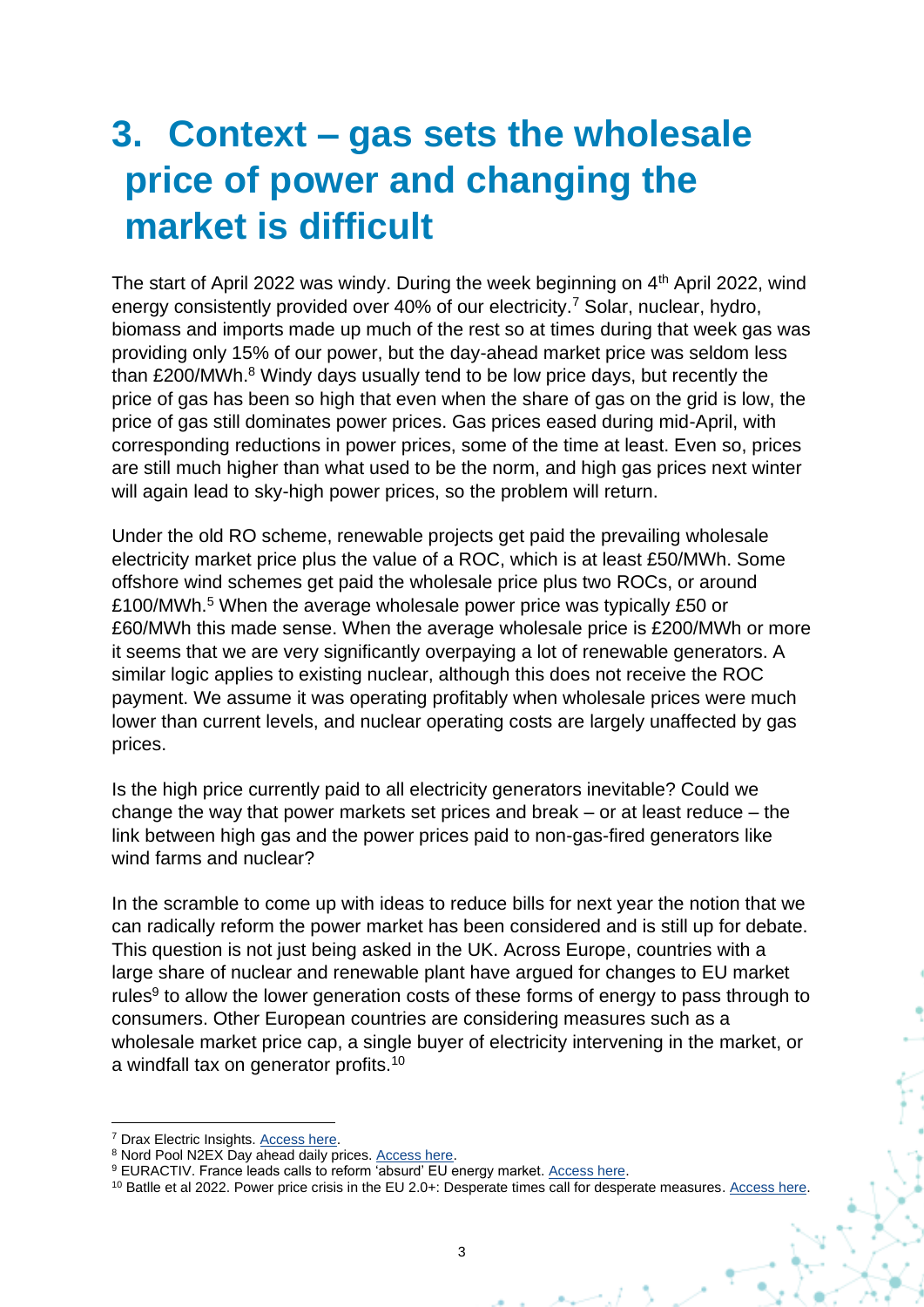No changes to markets are straightforward. All distort the market in some way and are likely to have unintended consequences.<sup>[10](#page-4-1)</sup> In addition, major changes to power market rules would need primary legislation that could take a long time. Retrospective changes to the terms and conditions set through government policies are generally regarded as a very bad idea, since retroactive rule changes are likely to discourage future investors, not just in renewable energy but in other sectors too. Perhaps this is why the British government appears to have dismissed the idea of changing the rules of the electricity market in time for next winter. A review was announced as part of the Energy Strategy, but with an eye on the long term rather than current prices.<sup>11</sup>

But what if we could unlock the potential of cheap renewables without changing any of the market rules, using existing support schemes and institutions? BEIS is already geared up to run auctions for CfD contracts for new renewables. For a while the government only ran what were called 'pot 2' auctions, for less mature technologies that include offshore wind. The pots have been reclassified into pots 1 ,2 and 3, each with a different price cap.<sup>12</sup> They are now going to run auctions for onshore wind and solar. Why not run a 'pot zero' auction that *existing* projects could bid into? Doing so would not require any new legislation or changes to market rules. If it were voluntary, it would not undermine investor confidence. To explore the merits of this idea UKERC did some calculations to show the size of the prize.

#### <span id="page-5-0"></span>**4. The potential saving – our approach**

The potential cost savings from a pot zero auction depend on the *volume* of generation that might transfer into the auction (how many MWh), and the *price reduction* (£/MWh payment to nuclear or renewables) achieved by the auction. On both volume and price, our analysis is based on some very simple assumptions. We do not attempt to predict what price participants would seek in an auction or determine how many renewable operators will respond to the proposition. We do not have the information needed to do this. For illustrative purposes, we merely make assumptions that seem within the bounds of the possible.

On auction prices we assume that the clearing price of the auction for RO projects is in the range £50/MWh to £100/MWh. The lower bound is based on the 2019 CfD auction round in which offshore wind developers bid below £40/MWh (2012 prices) for projects that will be operational in 2023.<sup>13</sup> The latest auction caps the price paid to offshore wind at £46/MWh and onshore wind at £53/MWh.<sup>14</sup> New renewable energy schemes tend to be cheaper than old ones, as innovation has lowered costs, but existing plant that have partly paid off their capital costs might choose to come in

<sup>&</sup>lt;sup>11</sup> HM Government 2022. British Energy Security Strategy. Access here.

<sup>12</sup> BEIS 2021. Contracts for Difference (CfD) Allocation Round 4: Administrative strike prices methodology. [Access here.](https://www.gov.uk/government/publications/contracts-for-difference-cfd-allocation-round-4-administrative-strike-prices-methodology)

 $\frac{13}{13}$  Simon Evans 2019. Analysis: Record-low price for UK offshore wind cheaper than existing gas plants by 2023. [Access here.](https://www.carbonbrief.org/analysis-record-low-uk-offshore-wind-cheaper-than-existing-gas-plants-by-2023)

<sup>&</sup>lt;sup>14</sup> BEIS 2021. Contracts for Difference Scheme for renewable electricity generation. [Access here.](https://assets.publishing.service.gov.uk/government/uploads/system/uploads/attachment_data/file/1035899/cfd-allocation-round-4-allocation-framework.pdf)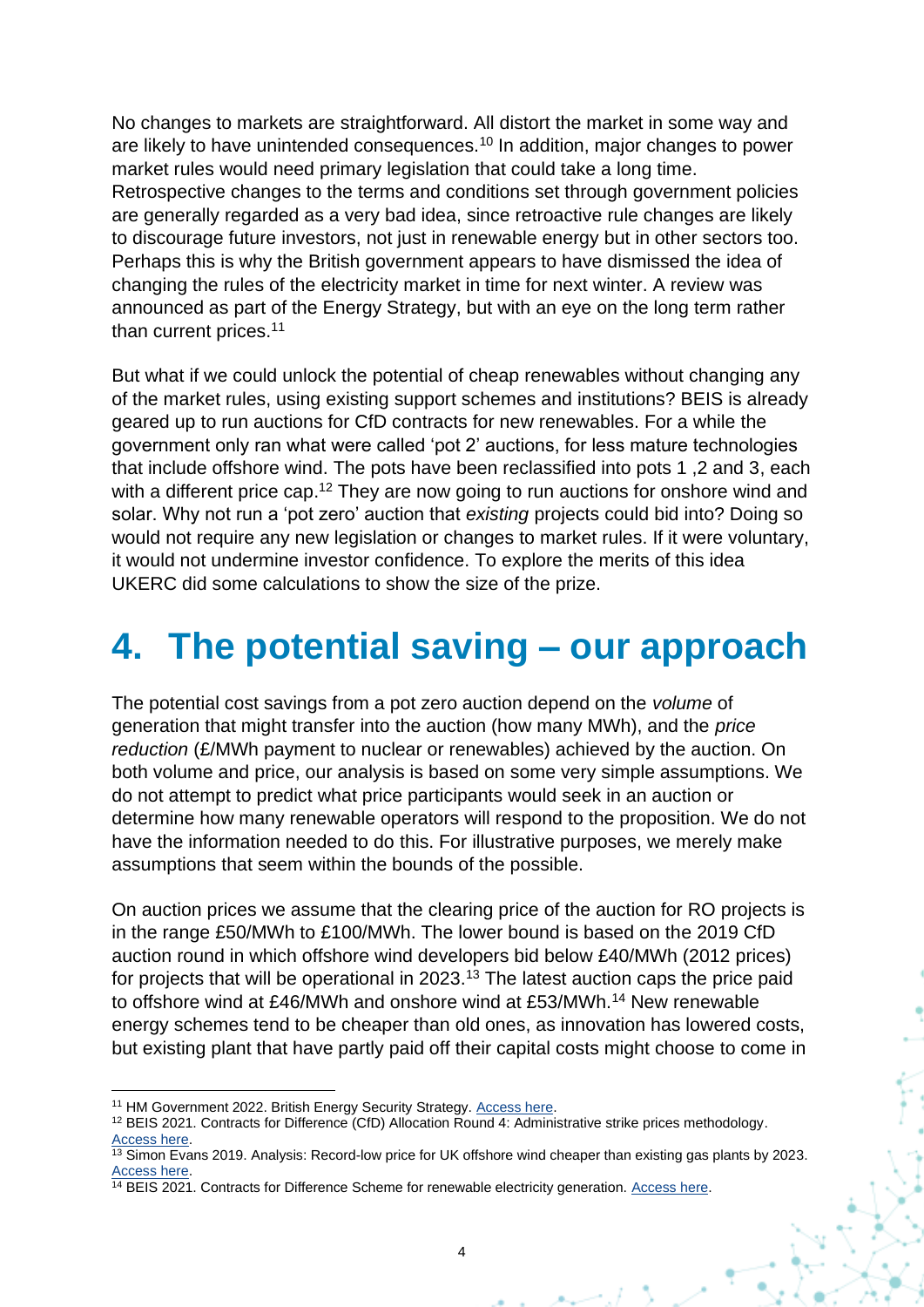cheaper on the back of a new secure longer-term contract. This could extend the economic life of current generators and/or provide a basis for repowering (replacing old turbines with new). Since existing nuclear does not receive ROC payments, we assume that a CfD price of £50/MWh might also be attractive to existing nuclear generators. We use a CfD strike price of £50/MWh as our lower bound case.

As an upper bound, under the terms of the RO and assuming 'normal' wholesale prices of around £50/MWh it may be inferred that most existing schemes were commissioned and financed on the expectation that they would be paid around £100/MWh for their output. Contract duration extensions at a fixed price around this level might seem attractive even to relatively recent RO projects. It would also be possible to cap the auction price to ensure only schemes that will reduce costs enter the new arrangements.

On volumes, we start from an assumption that 50% of wind and solar generators currently in receipt of RO support would take part in the pot zero auctions. This would amount to 30 TWh of generation per year<sup>15</sup> (representing around 23% of all renewables, or 10% of total generation). We then progressively expand the volume of generation taking part, to cases where 100% of RO wind and solar plant bid into the auction (61 TWh total generation), then include large biomass plants (71 TWh total generation), include Sizewell B nuclear (80 TWh total), and finally extend to all nuclear (121 TWh total generation).

Combining these price and volume assumptions, our analysis uses the following outcome scenarios:

- 1. 50% of existing RO wind and solar schemes bid in and the CfD clearing price is £100/MWh
- 2. 100% of existing RO wind and solar schemes bid in and the CfD clearing price is £50/MWh
- 3. As outcome 2 with the addition of the two large biomass units currently supported by the RO
- 4. As outcome 3 with the addition of the Sizewell B nuclear power station
- 5. As outcome 4 with the addition of all operating nuclear power stations

These cases represent a large simplification of what might be conceived in practice. It is possible to sub-divide the 'pot' such that we get a mix of schemes at different out-turn prices. We assume that wind, solar and hydro schemes supported by the micro-generation feed in tariff do not participate. For simplicity we also exclude biomass CHP, hydro and landfill gas generators. We distinguish between the Sizewell B reactor and older nuclear power stations (Advanced Gas Cooled Reactors) because the latter are coming close to the end of the operating lives and the incentive to participate in a CfD auction may be limited.

The final step on price assumptions is to determine the current price received by the plant that might opt into the pot zero auctions. Wholesale price assumptions are

<sup>&</sup>lt;sup>15</sup> Ofgem. Public reports and data: RO. **Access here.**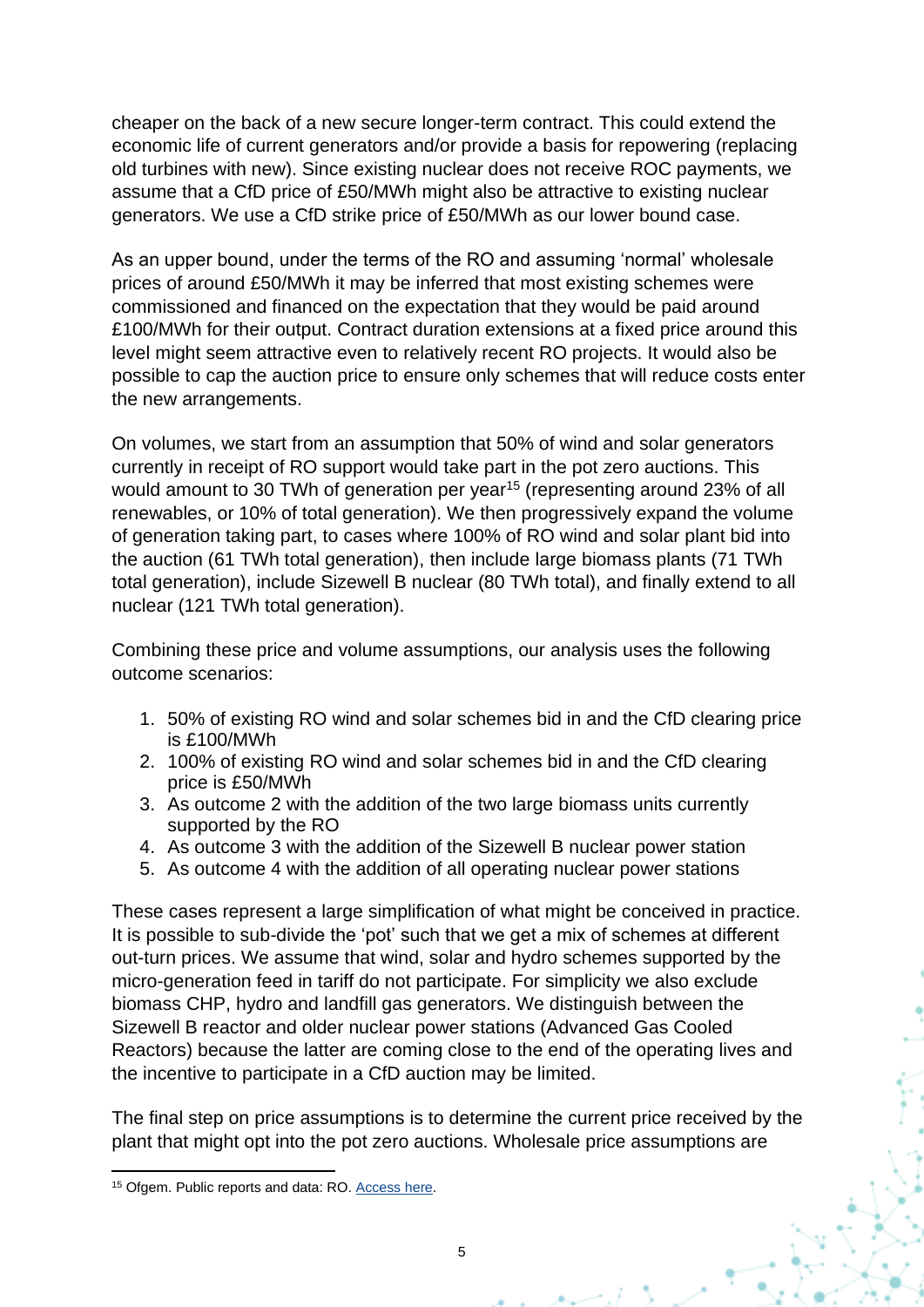based on daily day ahead market price data from the Nordpool N2EX<sup>[8](#page-4-2)</sup> trading platform from October 2021 to March 2022, a 6-month period characterised by consistently high market prices that averaged £201.4/MWh. Since price still tends to be slightly lower on windy and sunny days we calculate an average 'capture price'<sup>16</sup> for wind and solar of £190/MWh over this 6-month period. Adding in the RO Certificate (ROC) price of £52.9/ROC gives an average price received of £243/MWh for RO wind and solar. For biomass we calculate a capture price of £206/MWh, and assume they also receive the full value of the ROC. For nuclear, we calculate a capture price of £202/MWh, with no additional income from ROCs.

Total GB savings are calculated by multiplying the assumed volume of generation bid into the auction by the price reduction achieved in the auction. Domestic (household) consumption represents 38.5% of total electricity consumption.<sup>17</sup> We divide this share of the national cost saving by the number of households in Great Britain (27.3 million<sup>18</sup>). This gives an average annual saving per household. The remainder would accrue to commercial and most industrial electricity users (energy intensive users are already partially exempt from RO costs so save slightly less). Some of the savings to commercial users may pass through to consumers in the form of slightly lower prices for consumer goods.

Different household types use different amounts of power so our average saving would not divide equally among households. For example, small flats tend to use less power than large houses and electrically heated homes use more electricity than those with gas heating. Income, demographics and family size also affect electricity use. We have not attempted to decompose bill savings at this level of detail. Doing so would be a valuable addition.

#### <span id="page-7-0"></span>**5. Findings – the size of the prize**

Based on these assumptions our findings are as follows:

If 50% of eligible wind and solar power were to take part and the CfD price were to clear at £100/MWh the savings would be £4.9bn per year, a reduction in wholesale costs of 7.2%. This would reduce household bills by an average of £69 per year.

If 100% of the eligible wind and solar power were to take part and the CfD price were to clear at £50/MWh the savings would be £12.8bn per year, a reduction in wholesale costs of 19%. This would reduce household bills by an average of £180 per year.

If the scheme was extended to the large power station burning biomass and currently receiving RO payments (units 2 and 3 of Drax) and the price was £50/MWh

<sup>&</sup>lt;sup>16</sup> Capture price is the weighted average spot price taking account of the volume of wind or solar generated in each time interval. For this illustration, we used daily prices and volumes.

<sup>17</sup> BEIS. Energy Trends: UK Electricity. [Access here.](https://www.gov.uk/government/statistics/electricity-section-5-energy-trends)

<sup>18</sup> ONS. Households by household size, regions of England and GB constituent countries. [Access here.](https://www.ons.gov.uk/peoplepopulationandcommunity/birthsdeathsandmarriages/families/datasets/householdsbyhouseholdsizeregionsofenglandandukconstituentcountries)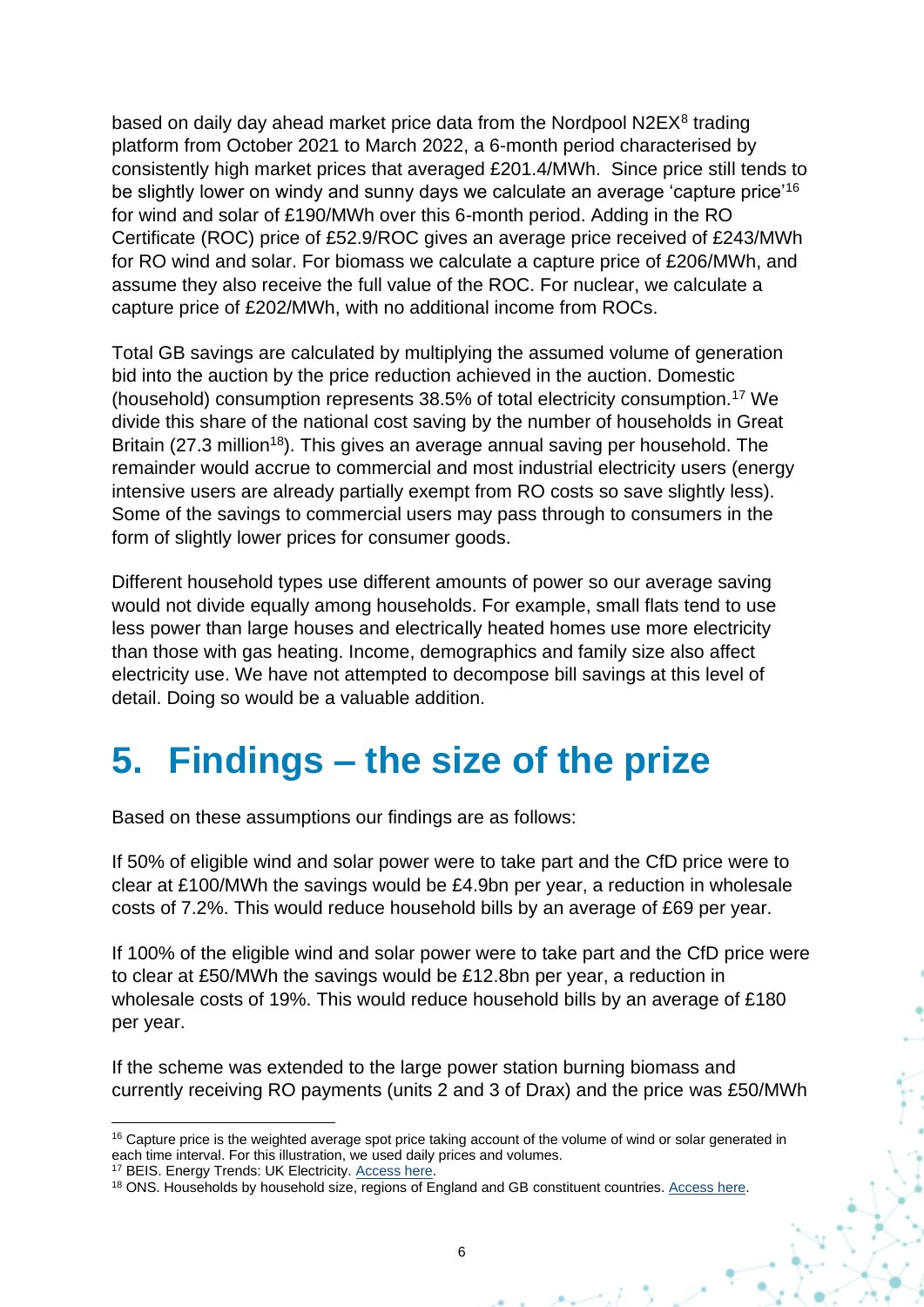then savings would be £14.8bn per year, a reduction in wholesale costs of 22%. This would reduce household bills by an average of £209 per year.

If Britain's most recently constructed nuclear power station was to participate too, overall savings would be £16.1bn per year, a reduction in wholesale costs of 23.8%. This would reduce household bills by an average of £227 per year.

Finally, if all of Britain's operating nuclear power stations were to participate, overall savings would be £22.4bn per year, a reduction in wholesale costs of 33.2%. This would reduce household bills by an average of £316 per year.



#### **Figure 1. Potential savings: reduction in wholesale electricity costs and average savings per household**

#### <span id="page-8-0"></span>**6. Why would nuclear and renewable energy operators want to take part?**

Our analysis assumes that participation is voluntary. It is therefore reasonable to ask why existing generators with support under the RO and/or the ability to profit from high power prices would want to join in. Some might because the RO contracts that they are currently under will begin to expire soon. The scheme started in 2002 and offered support for 20 years. The new CfD would offer a longer-term fixed price (CfDs for new renewable schemes offer 15-year contracts), perhaps linked to a requirement for older projects to repower or refurbish.

A bit like a fixed price mortgage in reverse, the idea would be to heavily discount the current very high prices in return for a long period of secure revenue. The stable revenues offered by the CfD could provide the basis for refinancing existing projects, and analysis of CfD auctions to date suggests they substantially reduce the cost of

7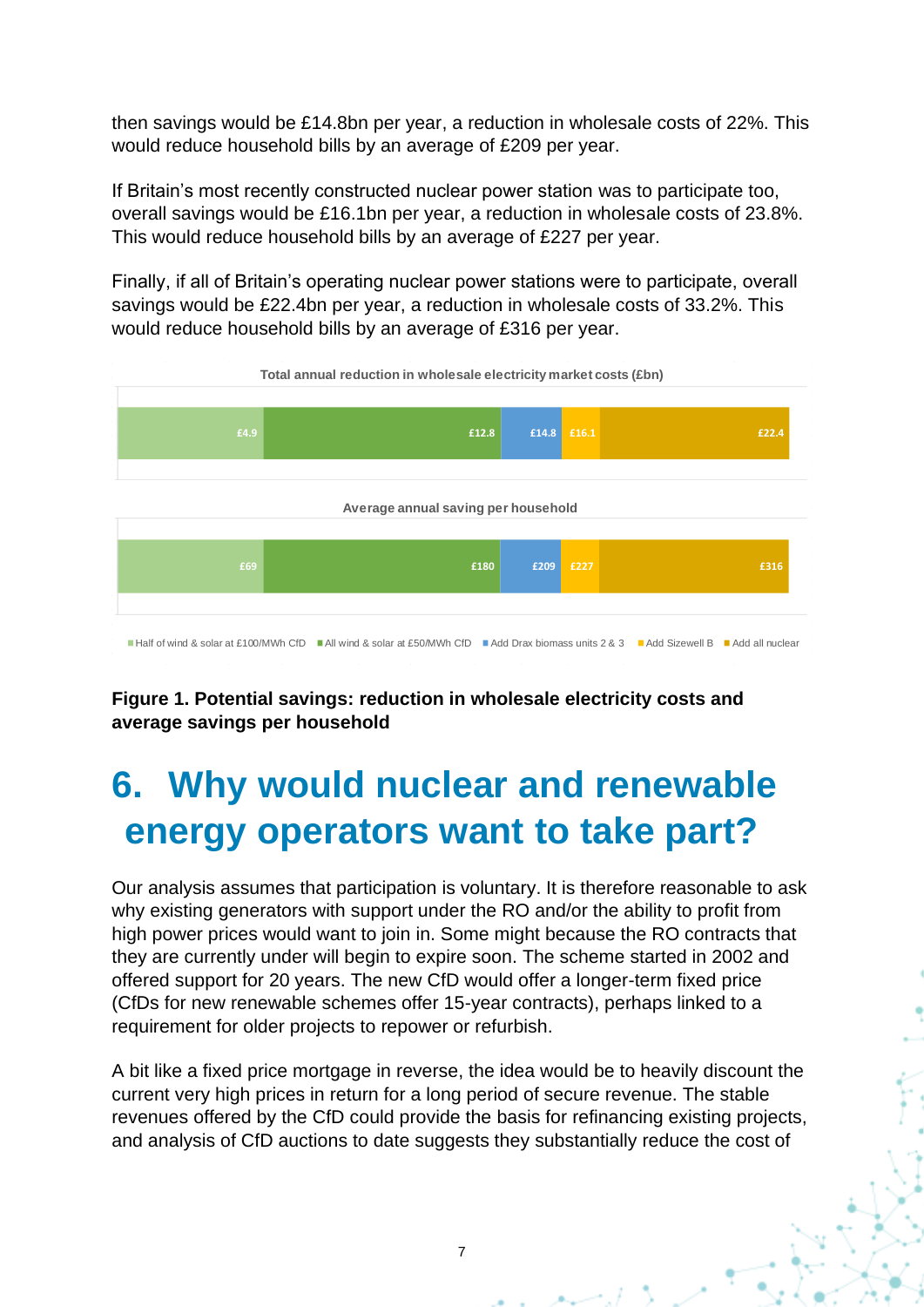capital.<sup>19</sup> This is because although power prices are at a record high now, only two years ago they were at record lows. Indeed prior to the current crisis a significant concern was the potential for 'price cannibalisation' to drive prices extremely low – perhaps even negative – on windy and sunny days.

The RO provides 20-year contracts and only closed to new entrants in 2017 so it may be that owners of newer RO projects prefer to continue to make hay while the sun shines (and wind blows) up until 2037. It is also less obvious why existing nuclear (particularly older plants close to the end of operating lives) would enter the auction, though future low power prices are a risk to nuclear as well. One alternative is to make the scheme mandatory, though this falls foul of the usual rules of good governance. Other authors have noted that desperate times call for drastic measures and that is why far-reaching market reforms are under discussion overseas.<sup>[10](#page-4-1)</sup> Policymakers could use similar analysis to benchmark a prospective windfall tax that could be used to recompense consumers.

This analysis seeks to explore the size of the prize if generators were to participate in a pot zero CfD, rather than to determine that they would, or if they should. We look forward to discussing the idea with industry stakeholders, policymakers and others. The principal point is that current wholesale market arrangements do not serve consumers well, at least in the short term. Whilst the problem is caused by the gas price rather than power market design per se, current wholesale market conditions appear to be over-remunerating some generators whilst consumers face record bills, so the search for solutions is legitimate and important. We have also seen that intervening only in the retail market (through the price cap) cannot solve the problem. A scheme that allows generators to trade some short-term profits for longer term price stability could be part of the solution. This is exactly what a pot-zero CfD auction could provide, without the need for any new legislation.

#### <span id="page-9-0"></span>**7. Conclusion**

Our analysis illustrates the potential wholesale market cost savings that could be achieved if existing nuclear and renewable generators move onto a CfD. Doing so has the potential to materially reduce household and industrial electricity bills if gas prices stay high. We assume that the scheme is voluntary and do not know how many generators would participate in our hypothetical scheme, or what CfD auction prices would result. However, the analysis demonstrates that if bid prices are as low as £50/MWh and generators currently in the RO and all nuclear stations take part, we would reduce bills by as much as £316. More conservative assumptions of 50% participation of RO wind and solar generation only and a £100/MWh CfD price reduce the saving to around £70 per household.

<sup>&</sup>lt;sup>19</sup> Grubb and Newberry. 2018. UK Electricity Market Reform and the Energy Transition: Emerging Lessons. [Access here.](https://www.eprg.group.cam.ac.uk/wp-content/uploads/2018/06/1817-Text.pdf)